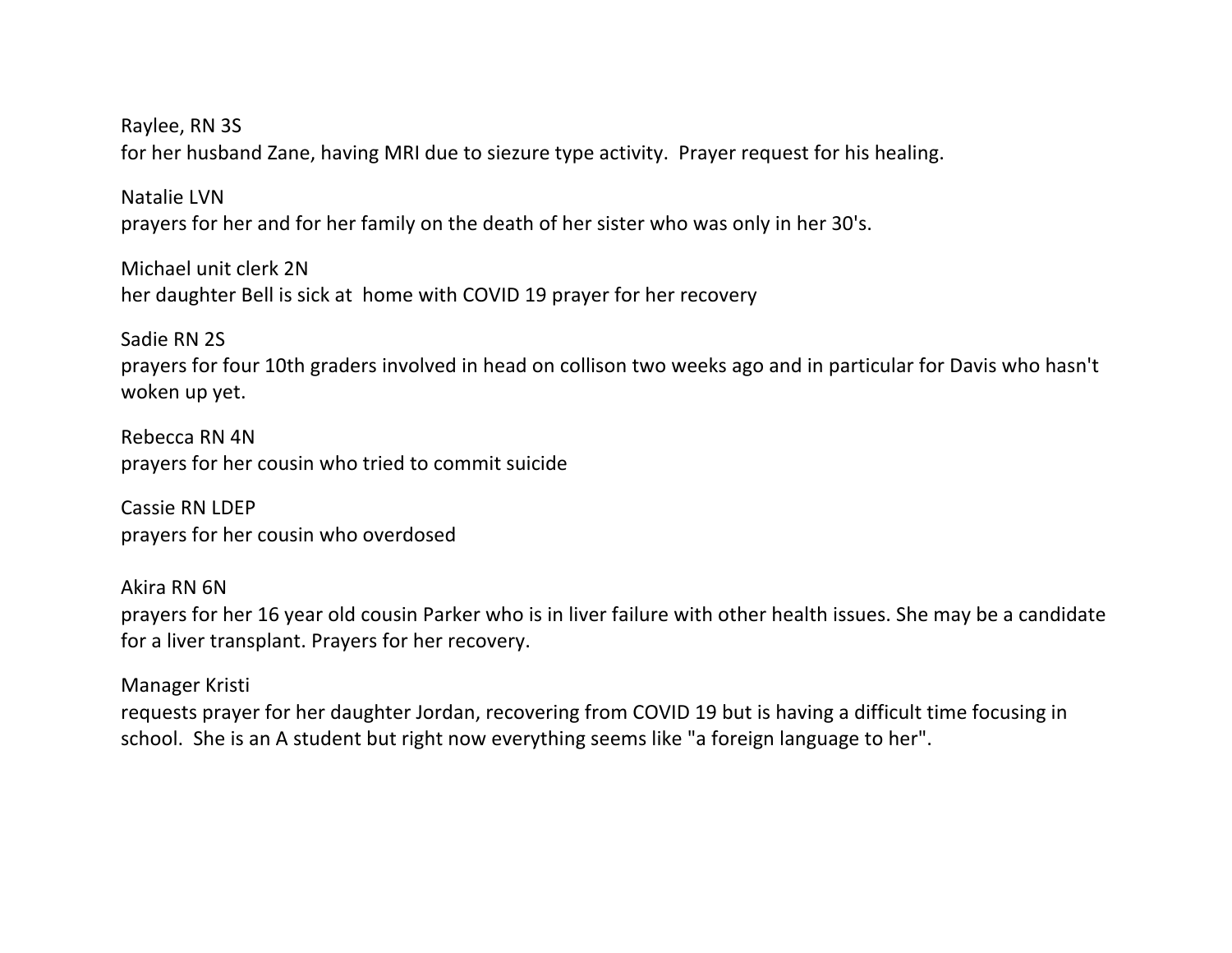## Chaplain Michael

for Michael's father who is now home from the hospital and recovering form COVID 19. His brother in law remains hospitalized. He had chest tubes placed and is now on 50% O2, his pain medicines have been reduced. Showing some little improvement. Please continue to pray for him.

Mike Martindale Surgery Associate

Prayers for Mike and for his family, his son was killed in a motor vehicle accident earlier this week. Mike's sister is also an associate and his Mom is a volunteer.

Dialysis RN

For Sean who was involved in a wreck with an 18 wheeler. Sean is in critical condition in the hospital. Prayer for him and his family

Medical Records Assoc. Rochelle Barksdale stage 4 breast cancer. Prayer for her healing

Helen White Helen will be having Breast Surgery soon

Cathy Norris for the loss of a retired Associate, Charles James that worked at St. Frances Cabrini Hospital for 53 years.

Steve Neesley having eye problems

Cynthia Richey pray for her grandbaby Adam who is in the NICU in Ruston LA also his parents and family